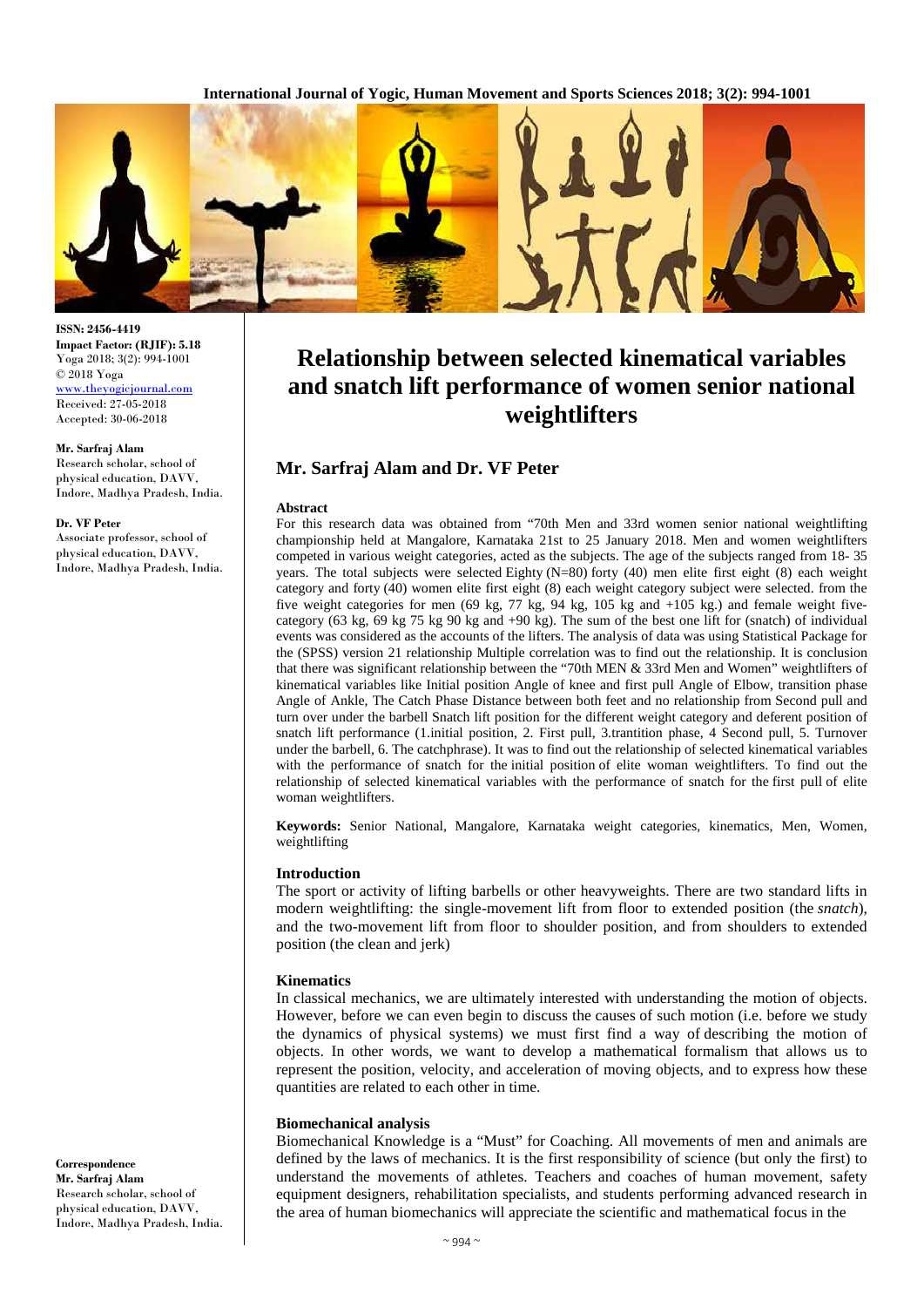text. This focus allows readers to gain an understanding of human biomechanics that will enhance their ability to determine or calculate loads applied to the body as a whole or induced in individual structures.

Biomechanical Study of Fundamental Human Movements starts with a discussion of the principles of biomechanics and then advances into more forward study involving the mechanical and mathematical bases for a range of fundamental human activities and their variations, including balance, slipping, falling, landing, walking, running, object manipulation, throwing, striking, catching, climbing, swinging, jumping, and airborne man oeuvres. Each activity is analyzed using a specific seven-point format that helps readers identify the biomechanical theories that explain how the movements are made and how they can be modified to correct problems. The seven points for analysis are aim, mechanics, biomechanics, variations, enhancement, safety, and practical examples that move from the simple to the more complex. More than 140 figures represent the points of analysis during the text, providing readers with a clear depiction of both the mechanics and mathematics involved in human movements. Biomechanical Analysis of Fundamental Human Movements provides a comprehensive understanding of this branch of human biomechanics using mechanical, mathematical, and biological definitions and concepts. Its focus on fundamental human exercises to develops advanced analytical skills and provides a unique and valuable approach that facilitates mastery of a body of information and a method of analysis applicable to further study and research in human movement.

# **Objective of the study**

 The Relationship of kinematical analysis for the snatch lift technique of women in Elite Indian weightlifters

## **Methodology**

## **Participants**

For the purpose of this study data was collected from "70<sup>th</sup> Men and 33<sup>rd</sup> women senior national weightlifting championship held at Mangalore, Karnataka 21<sup>st</sup> to 25 January 2018. Men and women weightlifters participated in various weight categories, acted as the subjects. The age of the subjects ranged from the 18- 35 years. The total subjects were selected Eighty (N=80) forty (40) men elite first eight (8) each weight category and forty (40) women elite first eight (8) each weight category subject were selected. from the five weight categories for men (69 kg, 77 kg, 94 kg, 105 kg and  $+105$  kg.) and female weight five category (63 kg, 69 kg 75) kg 90 kg and  $+90$  kg).

## **Collection of data**

To measure the kinematic analysis for snatch lift concerning elite Indian weightlifters of different weight category men & women, the data obtained from the results for the 70th Men and 33rd women senior national weightlifter" for the 21st to 25 January 2018 held at Mangalore, Karnataka, India. The sum of the best 3 lifts for each weight category of respective events was regarded as the scores of the lifters.

## **Filming Protocol**

Silicon coach 7 and Kinovea software's were used for Kinematical analysis of snatch technique in weightlifting. High speed camera Casio Exilim.EX-F1which was position at 7.70m from the subject at a front of the subjects and second camera was position at 6.50m from right side of the subject on an extension of restricted area line. 300 Frames per second

were obtained. The subject was got 3 trails. The kinematical variables of the body were calculated at the different phases of snatch skill which is listed below.

## **Analysis of film**

- a) The 300 frames per second as obtained by the use of high speed video grapey was analyzed (the best trail) by Silicon coach Pro-7 and Kinovea software's. Only one selected frame obtained and investigator developed the stick figures from which various kinematical measurements were taken. The stick figures were developing by using joint point method in which the body projections at the joints facing the camera was considered.
- b) The videos of technique of subjects were captured at National Weightlifters from "70<sup>th</sup> Men and 33<sup>rd</sup> women senior national weightlifting championship held at Mangalore, Karnataka 21<sup>st</sup> to 25 January 2018. The videos were captured under controlled conditions.

#### **Data analysis**

The data thus collected were statistically treated by using Statistical Package for the (SPSS) version 21 relationship Multiple correlation was to find out the relationship between "70th Men and 33rd women senior national weightlifter of the kinematical variables like Angle of Ankle, angle of Knees, Angle of Hips, Angle of Shoulders, Angle of Elbow, Angle of Wrists, Trunk Inclination, Head Inclination, Distance Between both feet's, Central of gravity (C.G) for the different weight category and deferent position of snatch lift performance (1. Mnitial position, 2. First pull, 3. Transition phase, 4. Second pull, 5. Turnover under the barbell, 6. The catch phase) for the different weight category. The results have been presented in the following table:

## **Results and findings**

Relationship of Selected kinematic variables with the snatch Performance in Elite Women Indian weightlifters.

#### **Initial position**

The scores of each of the selected variables of kinematic variables were correlated with snatch performance, in order to find out the relationship.

## **Relationship of selected kinematic variables in snatch performance**

From the correlation results, we found that coefficient between snatch performance (Dependent variables) and Angle of the ankle, Angle of the Knee, Hip, Shoulder, Elbow, Wrist, Trunk Inclination, Head Inclination, Distance between both feet's and centre of gravity. All (Independent variables) is no significant correlation of initial position significant at 0.05 level.

#### **Initial position**

**Table 1:** Relationship of Selected kinematic variables with the snatch Performance in Elite Women Indian weightlifters

| SΝ | <b>Kinematic Variables</b> | <b>Snatch Performance</b> |
|----|----------------------------|---------------------------|
|    | Performance                |                           |
|    | Angle of ankle             | 0.17224                   |
|    | Angle of knee              | $-.380*$                  |
|    | Angle of hip               | 0.19622                   |
|    | Angle of shoulder          | $-0.2375$                 |
|    | Angle of elbow             | $-0.1002$                 |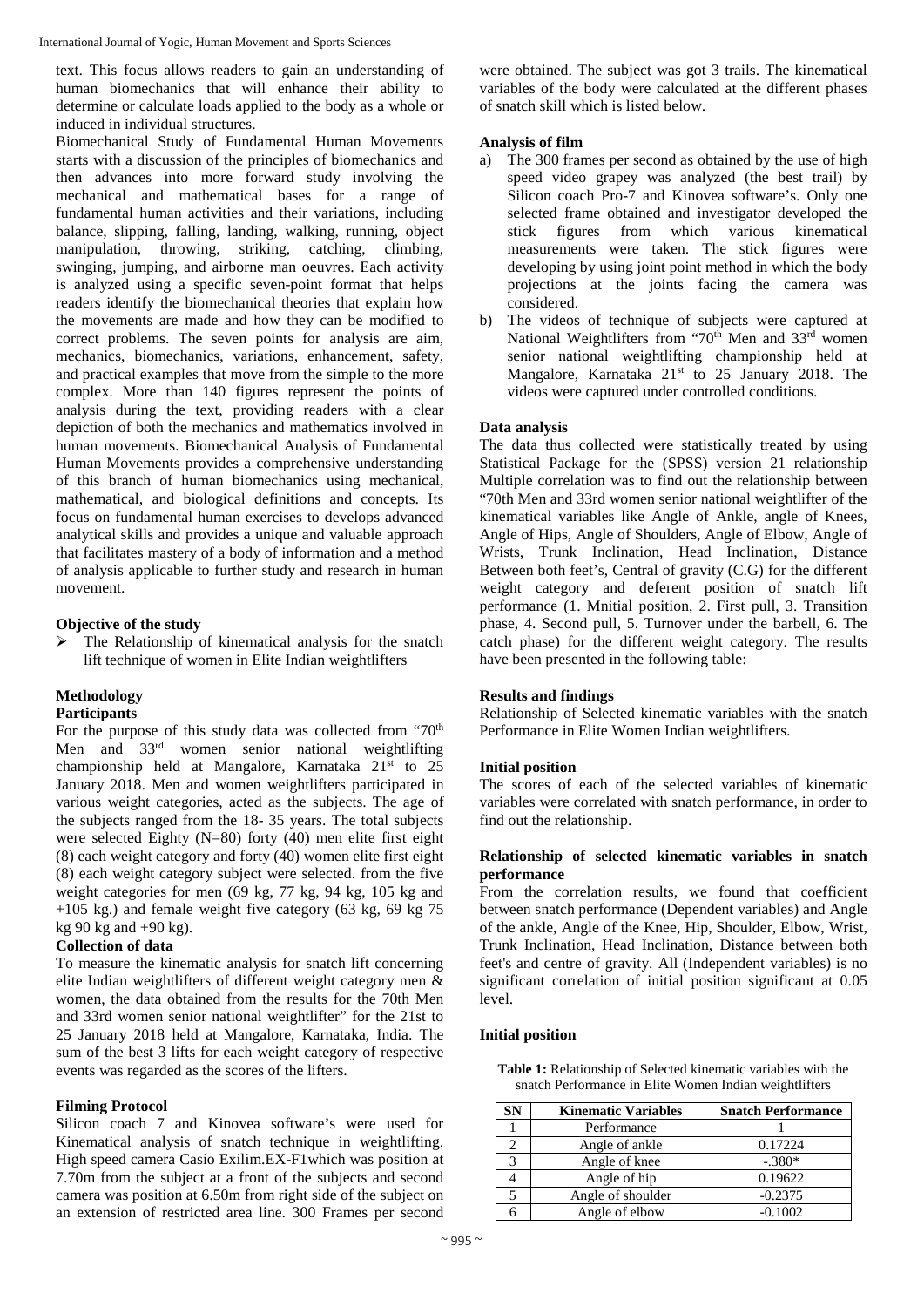|    | Angle of wrist               | 0.08883   |
|----|------------------------------|-----------|
|    | Angle of head inclination    | 0.0643    |
|    | Angle of trunk inclination   | 0.14047   |
| 10 | Distance between both feed's | $-0.2472$ |
|    | Centre of gravity            | $-0.2842$ |

From the correlation results, we found that coefficient between snatch performance (Dependent variables) and Knee -.380\* (Independent variables) and p-value for two-tailed significance set at 0.05 level. Thus, we can conclude that there is significant correlation. Moreover, we found that snatch performance has no significant correlation with Angle of ankle, elbow, Hip, Shoulder, wrist, Head, trunk inclination, and distance between both feeds and Centre of gravity.



**Fig 1:** Relationship between Snatch Lift Performance and Angle of Wrist

#### **First pull**

The scores of each of the selected variables of kinematic variables were correlated with snatch performance, in order to find out the relationship.

| <b>Table 2:</b> Relationship of Selected kinematic variables in snatch |
|------------------------------------------------------------------------|
| performance                                                            |

| SN | <b>Kinematic Variables</b> | <b>Snatch Performance</b> |
|----|----------------------------|---------------------------|
|    | Performance                |                           |
|    | Angle of ankle             | $-0.2893$                 |
| 2  | Angle of knee              | 0.01406                   |
|    | Angle of hip               | $-0.0269$                 |
|    | Angle of shoulder          | $-0.0944$                 |
|    | Angle of elbow             | $-.335*$                  |

|    | Angle of wrist               | 0.24255  |
|----|------------------------------|----------|
|    | Angle of head inclination    | 0.15932  |
| 9  | Angle of trunk inclination   | $-0.212$ |
| 10 | Distance between both feed's | 159      |
|    | Centre of gravity            | 212      |

From the correlation results, we found that coefficient between snatch performance (Dependent variables) and Elbow -.393\* (Independent variables) and p-value for twotailed significance set at 0.05 level. Thus, we can conclude that there is significant correlation. Moreover, we found that snatch performance has no significant correlation with Angle of ankle, knee, Hip, Shoulder, wrist, Head, trunk inclination, and distance between both feeds and center of gravity.



 $\sim$  996  $\sim$ **Fig 2:** Relationship between Snatch Lift Performance and Angle of Wrist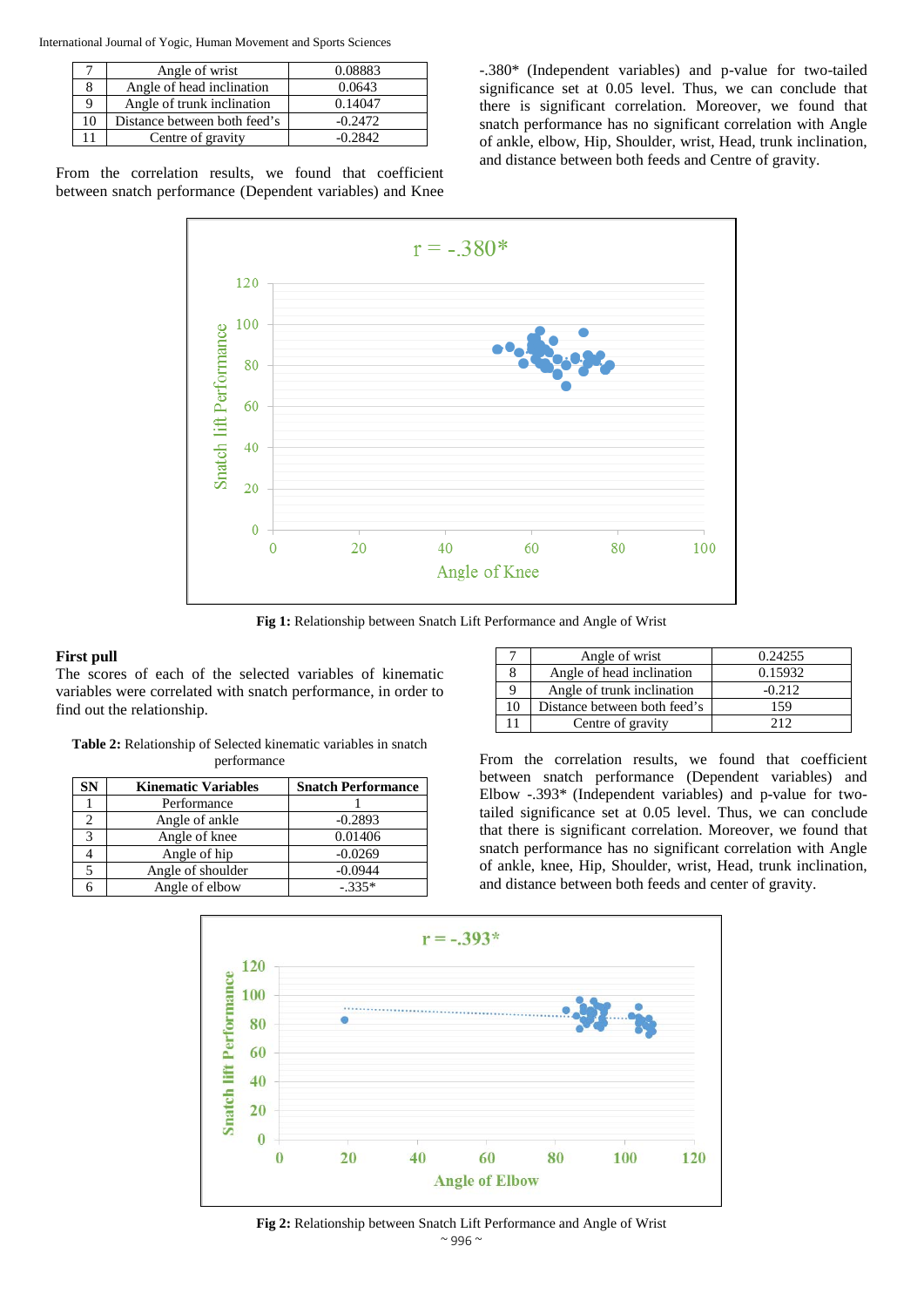# **Relationship of selected kinematic variables with the snatch performance in elite women Indian weightlifters Transition phase**

The scores of each of the selected variables of kinematic variables were correlated with snatch performance, in order to find out the relationship.

**Table 3:** Relationship of Selected kinematic variables in snatch performance

| SN | <b>Kinematic Variables</b> | <b>Snatch Performance</b> |
|----|----------------------------|---------------------------|
|    | Performance                |                           |
|    | Angle of ankle             | $-.546**$                 |
|    | Angle of knee              | 0.2746748                 |
|    | Angle of hip               | 0.1838758                 |
|    | Angle of shoulder          | 0.1766927                 |
|    | Angle of elbow             | 0.0376373                 |

|    | Angle of wrist               | $-0.278243$ |
|----|------------------------------|-------------|
|    | Angle of head inclination    | $-0.185594$ |
|    | Angle of trunk inclination   | 0.2508489   |
| 10 | Distance between both feed's | 0.1206351   |
|    | Centre of gravity            | 0.1379099   |

From the correlation results, we found that coefficient between snatch performance (Dependent variables) and Angle of ankle -.546\*\* (Independent variables) and p-value for twotailed test of significance set at 0.05. Thus, we can conclude that this correlation is significant at 0.05 level. Moreover, we found that snatch performance has no significant correlation with Angle of Knee, Hip, Elbow, Shoulder, Wrist, Trunk Inclination, Head Inclination, and distance between both feed's and Centre of gravity.



**Fig 3:** Relationship between Snatch Lift Performance and Angle of Ankle

## **Second pull**

The scores of each of the selected variables of kinematic variables were correlated with snatch performance, in order to find out the relationship.

**Table 4:** Relationship of Selected kinematic variables with the snatch Performance in Elite Women Indian weightlifters

| <b>SN</b> | <b>Kinematic variables</b>   | <b>Snatch performance</b> |
|-----------|------------------------------|---------------------------|
| 1         | Performance                  |                           |
| 2         | Angle of ankle               | $-0.022399468$            |
| 3         | Angle of knee                | 0.092474965               |
| 4         | Angle of hip                 | 0.06951747                |
| 5         | Angle of shoulder            | $-0.207021479$            |
| 6         | Angle of elbow               | 0.004708897               |
| 7         | Angle of wrist               | 0.245904126               |
| 8         | Angle of head inclination    | $-0.428$                  |
| 9         | Angle of trunk inclination   | $-0.234717479$            |
| 10        | Distance between both feed's | 0.215374468               |
| 11        | Centre of gravity            | 0.288147409               |

From the correlation results, we found that coefficient between snatch performance (Dependent variables) and Angle of ankle, Angle of knee, Hip, Shoulder, Elbow, Wrist, Trunk Inclination, Head Inclination, Distance between both feed's and center of gravity. All (Independent variables) is no significant correlation of second pull significant at 0.05 level.

**Relationship of selected kinematic variables with the snatch performance in elite women Indian weightlifters** The scores of each of the selected variables of kinematic variables were correlated with snatch performance, in order to find out the relationship.

| <b>SN</b>      | <b>Kinematic variables</b>   | <b>Snatch performance</b> |
|----------------|------------------------------|---------------------------|
| 1              | Performance                  |                           |
| 2              | Angle of ankle               | $-0.022399468$            |
| 3              | Angle of knee                | 0.092474965               |
| $\overline{4}$ | Angle of hip                 | 0.06951747                |
| 5              | Angle of shoulder            | $-0.207021479$            |
| 6              | Angle of elbow               | 0.004708897               |
| 7              | Angle of wrist               | 0.245904126               |
| 8              | Angle of head inclination    | $-0.428$                  |
| 9              | Angle of trunk inclination   | -0.234717479              |
| 10             | Distance between both feed's | 0.215374468               |
| 11             | Centre of gravity            | 0.288147409               |

**Table 5:** Relationship of Selected kinematic variables in snatch performance, Turnover under the barbell

From the correlation results, we found that coefficient between snatch performance (Dependent variables) and Angle of ankle, Angle of knee, Hip, Shoulder, Elbow, Wrist, Trunk Inclination, Head Inclination, Distance between both feed's and center of gravity. All (Independent variables) is no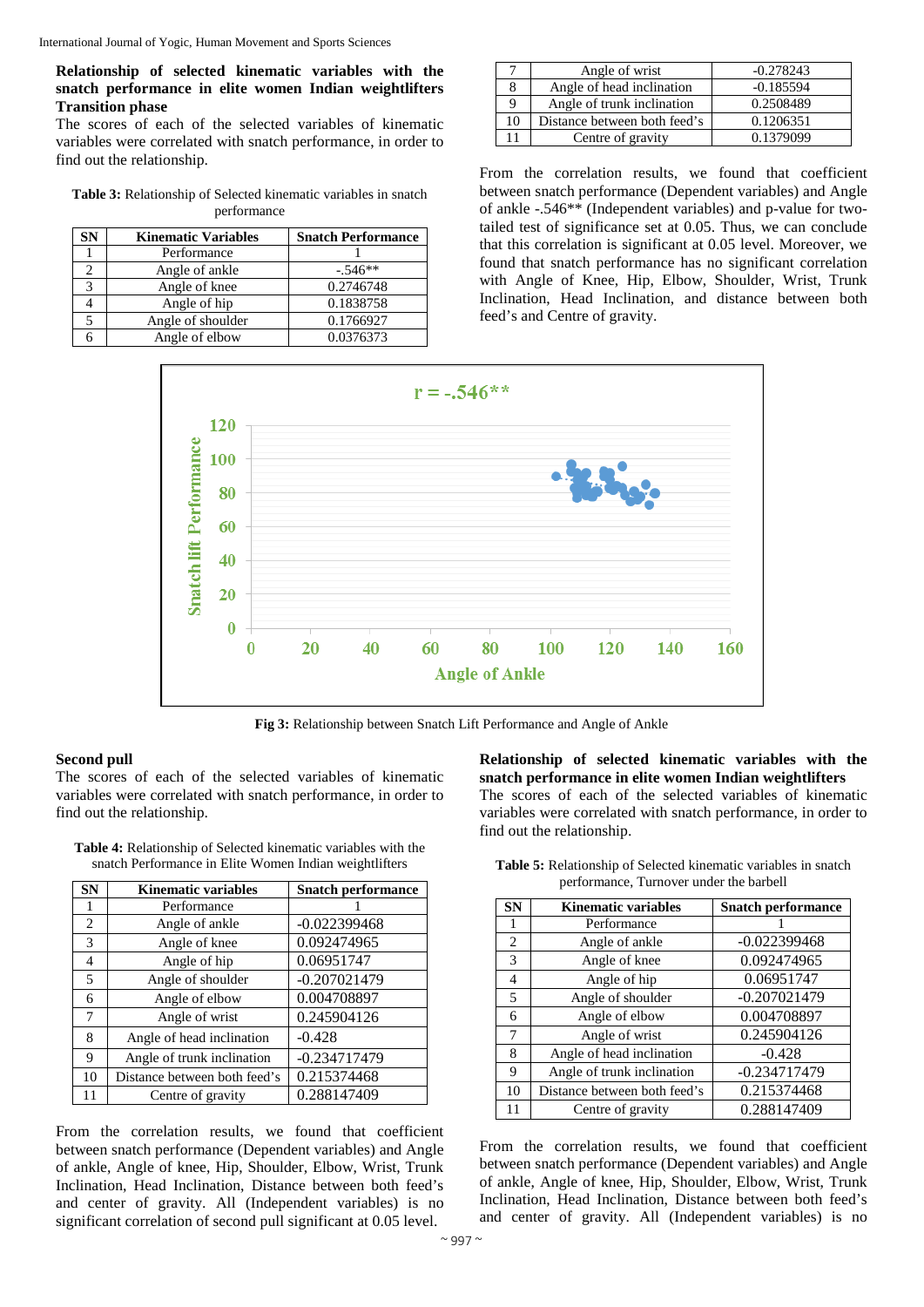significant correlation of second pull significant at 0.05 level.

# **Relationship of Selected kinematic variables with the snatch Performance in Elite Women Indian weightlifters**

## **Catch Phase**

The scores of each of the selected variables of kinematic variables were correlated with snatch performance, in order to find out the relationship

| <b>Table 6:</b> Relationship of Selected kinematic variables in snatch |
|------------------------------------------------------------------------|
| performance                                                            |

| 3.N | <b>Kinematic Variables</b> | <b>Snatch Performance</b> |
|-----|----------------------------|---------------------------|
|     | Performance                |                           |
|     | Angle of ankle             | $-0.392$                  |
|     | Angle of knee              | $-0.364$                  |
|     | Angle of hip               | በ ንՋና                     |

|    | Angle of shoulder            | $-0.109$ |
|----|------------------------------|----------|
|    | Angle of elbow               | 0.072    |
|    | Angle of wrist               | 0.286    |
|    | Angle of head inclination    | $-0.428$ |
|    | Angle of trunk inclination   | $-0.153$ |
| 10 | Distance between both feed's | $.880*$  |
| 11 | Centre of gravity            | $-0.091$ |

From the correlation results, we found that coefficient between snatch performance (Dependent variables) and Distance between both feed's (Independent variables) is 880\* and p-value for two-tailed test of significant set at 0.05. Thus, we can conclude that this correlation is significant at 0.05. Moreover, we found that snatch performance has no significant correlation with Angle of Ankle, Knee, Hip, Shoulder, Elbow, Wrist, Trunk Inclination, Head Inclination, and, Centre of gravity.



**Fig 6:** Relationship between Snatch Lift Performance and Angle of Ankle

## **Discussion of findings Initial position**

Further, it was found that snatch performance has a relationship with the angle of the knee, Angle of Hip, Shoulder, Elbow, Wrist, head inclination, Trunk Inclination, and centre of gravity and distance between both feet, whereas no association was seen between snatch performance and Angle of Ankle during the initial position of Snatch performance. In the initial position of Snatch, a lifter flex knees, hips, and ankles. The toes are to be signified slightly outwards, the body is relaxed at the arms and a lord tic back position is maintained. This is the starting position of the snatch lift, the butt is down and the head is up, ready to explode through the movement. The initial position plays a very important role in optimum snatch performance because proper starting position puts the body in a position that will aid optimal force production. Poor starting positions will result in minimal force production. This will have a negative effect performance and may result in returns possibly leading to injury. Appropriate Angle of the ankle, Angle of the knee, Angle of the wrist, Angle of head inclination during the initial position of snatch helps the athletes to overcome the inertia

with minimum application of force and greatly favours the successful development of every movement that follows as well as the rational use of the physical capabilities of an athlete. Barbell path, degree of effort, work achieved, Speed, the amplitude of the barbell movement, stability and performance of athletes depends upon starting position. The increase of performances in weightlifting, a phenomenon that we are continuously witnessing, is based on the improvement of technique and training methods. That the speed of the bar is governed by how fast the lifter can accelerate the bar and still maintain the correct body position.

## **First pull**

Though, it was found that in First pull snatch performance is more associated with Angle of Ankle, Knee, Hip, Angle of Shoulder, Head Inclination, Trunk Inclination, Distance between both feet, and centre of gravity Wrist whereas no significant association was observed between Snatch Performance Angle of elbow during the first pull of snatch performance. In First Pull How fast should the first pull of the snatcher clean be as fast as possible without negotiating position balance or tension the first pull is the section of the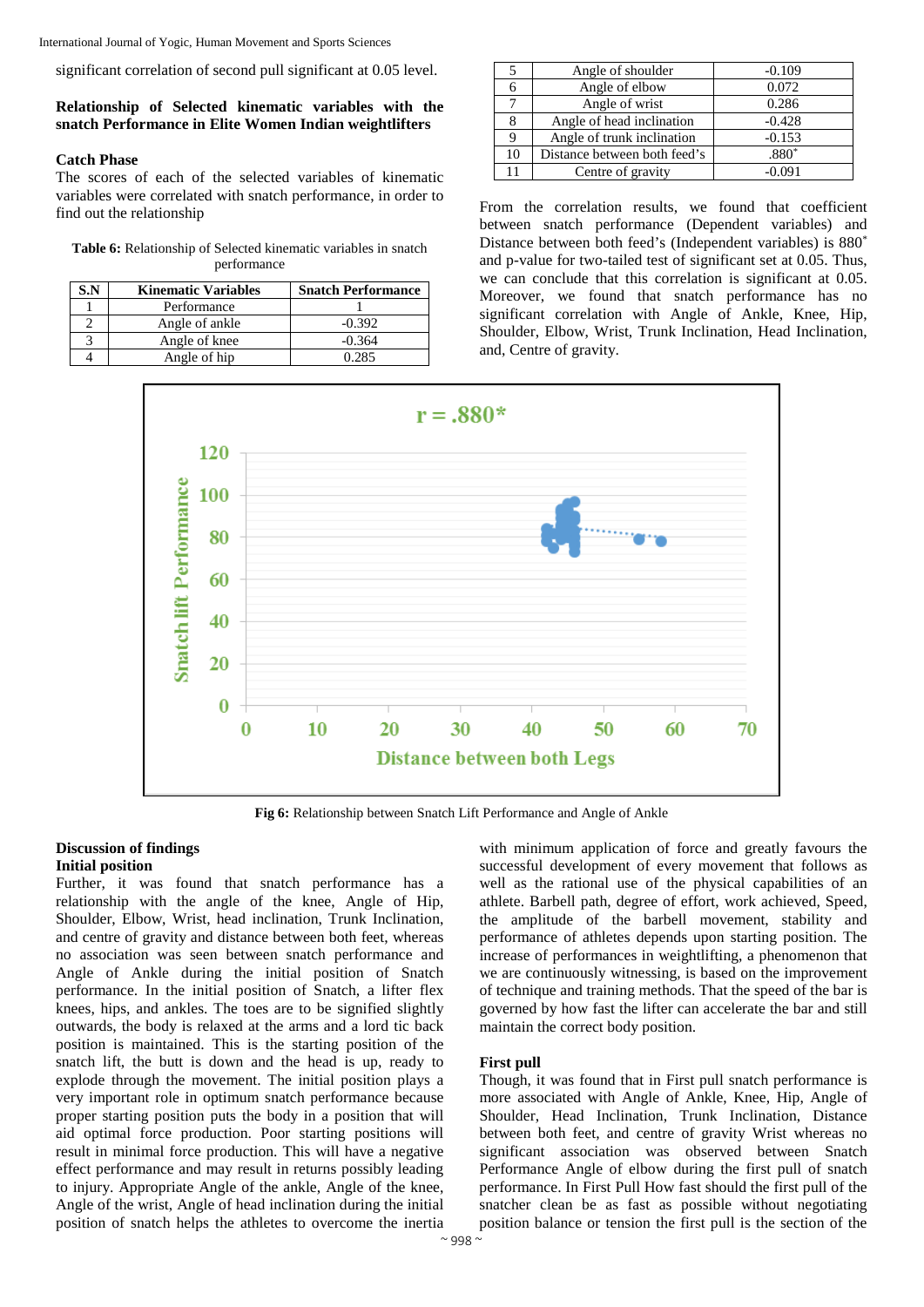lift in which the knees and hips are at their most mechanically disadvantaged due to the smaller joint angles this means that no matter how energetically you try to accelerate the first pull will never be as fast at the second during which the joints are open to larger angles the bar speed a given lifter can produce in the first pull and how it compares to the second will vary based on proportions and how the lifter is trained but all lifters will be faster in the second pull than the first essentially the more bar speed established from the first pull the more speed you can produce in the second just like it's easier to take a car from 60 to 80 miles an hour than from 30 to 80 however if you create too much speed before the second pull you'll be unable to maintain enough tension against the bar to maximally accelerate it additionally it's nearly impossible to establish a proper second pull entry position with excessive speed the bar will tend to blow right past the knees and stay away from the body however this is really only an issue with lightweights you won't get truly heavyweights moving too fast no matter how hard you try this simply means that with lighter warm-up weights and all lifts for new lifters who aren't able to move big weights yet because of technical limitations you'll need to intentionally control the speed of the first pull to ensure correct positions and continuous tension against the bar this doesn't mean we're trying to move slowly think of it more as mimicking the speed at which you'd be capable of lifting a maximal weight.

# **Transition phase**

However, it was found that in Transition Phase snatch performance is more associated with Angle of Knee, Hip, Elbow, Angle of Shoulder, Head Inclination, Trunk Inclination, Distance between both feet, and centre of gravity Wrist whereas no significant association was observed between snatch performance and Angle of Ankle, during First Pull of Snatch performance. The transition phase serves to realign the lift are relative to the barbell in preparation for the second pull it is also known as the double knee bend because after reaching their first maximum extension the knees go through a period of flexion as the body is pulled towards the barbell and the hip continues to extend this knee flexion uses the muscles stretch-shortening cycle to produce elastic energy in the knee extensor muscles similar to that seen in a counter movement jump the stored elastic energy is used for explosive muscular power which is necessary during the second pool, therefore, the transition phase is one biomechanical variable of the movement tasks that can easily be modified by a coach to improve efficiency and performance of the snatch by having the lifter executed quickly with small knee flexion to fully take advantage of this stretch-shortening cycle.

# **Second pull**

Despite, it was found that in Second Pull snatch performance is more associated with Angle of Ankle, Knee, Hip, Elbow, Wrist whereas no association was observed between snatch performance and Angle of Shoulder, Head Inclination, Trunk Inclination, Distance between both feet, and centre of gravity during Second Pull of Snatch performance. (Khaled Ebada, Ibrahim Abdel Hady, and Mohammed El-Rouby) 2015 [6], Morphological and dynamical Rates as a function to predict results of snatch lift for women's Olympic weightlifting. (Timothy J. Suchomel, Paul Comfort, Michael H. Stone, 2015 [7] Weightlifting Pulling Derivatives: Rationale for Implementation and Application, Review Article 3. **(**Haug, William B1, 2, 3, Drinkwater, Eric J.4, Chapman, Dale W.) 2015 Learning the Hang Power Clean: Kinetic, Kinematic,

and technical changes in four weightlifting naive athletes.

# **Turn over under the barbell**

However, it was observed that in Turn over under the Barbell snatch performance is more associated with Angle of Hip, Elbow, Wrist, Head Inclination whereas no significant association was observed between snatch performance and Angle of Ankle, Knee, Shoulder, Trunk Inclination, Distance between both feet, and center of gravity during Turnover under the Barbell of Snatch performance. (Erbil Harbiliand Ahmet Alptekin, 2014<sup>[9]</sup> Comparative Kinematic Analysis of the Snatch Lifts in Elite Male Adolescent Weightlifters. (Ho, Lester KW Lorenzen, Christian, Wilson, Cameron J Saunders, John E, Williams, Morgan D, 2014<sup>[10]</sup> Reviewing current knowledge in snatch performance and technique the need for future directions in applied research.

# **The catch phase**

However, it was found that in Catch phase snatch performance is more associated with Angle of Shoulder, Elbow, Wrist, Angle of Ankle, Knee, Hip, Trunk Inclination, Head Inclination, Distance between both feet, and centre of gravity whereas no association was observed between snatch performance and during the Catch phase of Snatch performance. In The Catch Phase the lifter rapidly pulls themselves under the bar holding it in an overhead squat with arms fully extended knees and hips flexed and ankle dorsiflexed the quadriceps eccentric Lee contract to control the right of the body's deceleration to the bottom of the squat where the rhomboids traps core quadriceps includes all isometrically contract to catch the bar in this optimal position being directly over the lifters center of mass the vertical drop of the barbell from its maximum height achieved to the bottom of the catch position should be minimized so the muscles do not have to catch a weight with downward momentum which would negatively affect the efficient the lift the recovery of the snatch simply involves the lifter concentric Li contracting the knee extensors such as the quadriceps while maintaining the barbell locked out overhead in order to stand to full knee and hip extension signifying the end of the lift the trajectory of the barbell is a direct result of the forces applied to it by the lifter during the snatch the extension of the lifters joints induce a great amount of the barbells vertical displacement however a small horizontal displacement is also apparent and executes a characteristic toward away toward pattern during the first pull. 1. (Musser, Leslie J Garhammer, John, Rozenek, Ralph, Crussemeyer, Jill A Vargas, Emmy M) 2014 [11] Anthropometry and Barbell Trajectory in the Snatch Lift for Elite Women Weightlifters. (Whitehead, Paul N. Schilling, Brian K. Stone, Michael H. Kilgore, J Lon Chiu, Loren Z.F) 2014<sup>[12]</sup> Snatch Technique of United States National Level Weightlifters. (Kristof Kipp & Chad Harris) 2014<sup>[13]</sup> Patterns of barbell acceleration during the snatch in the weightlifting competition.

After applying the multiple correlations, it was found to have a significant difference between men and women men groups mean score was more than the women groups mean score for the deferent snatch lift technique position like initial position, first pull, Transition, second pull, turn over under the barbell and the catch phase in their kinematical variables. Significance was set at 0.05 level. This is probably due to the perfect angle of the joint and follow to exact technique and maybe more effect of muscular strength because make a good snatch position so must be the perfect angle of joints than more perfect work through muscles groups. Hence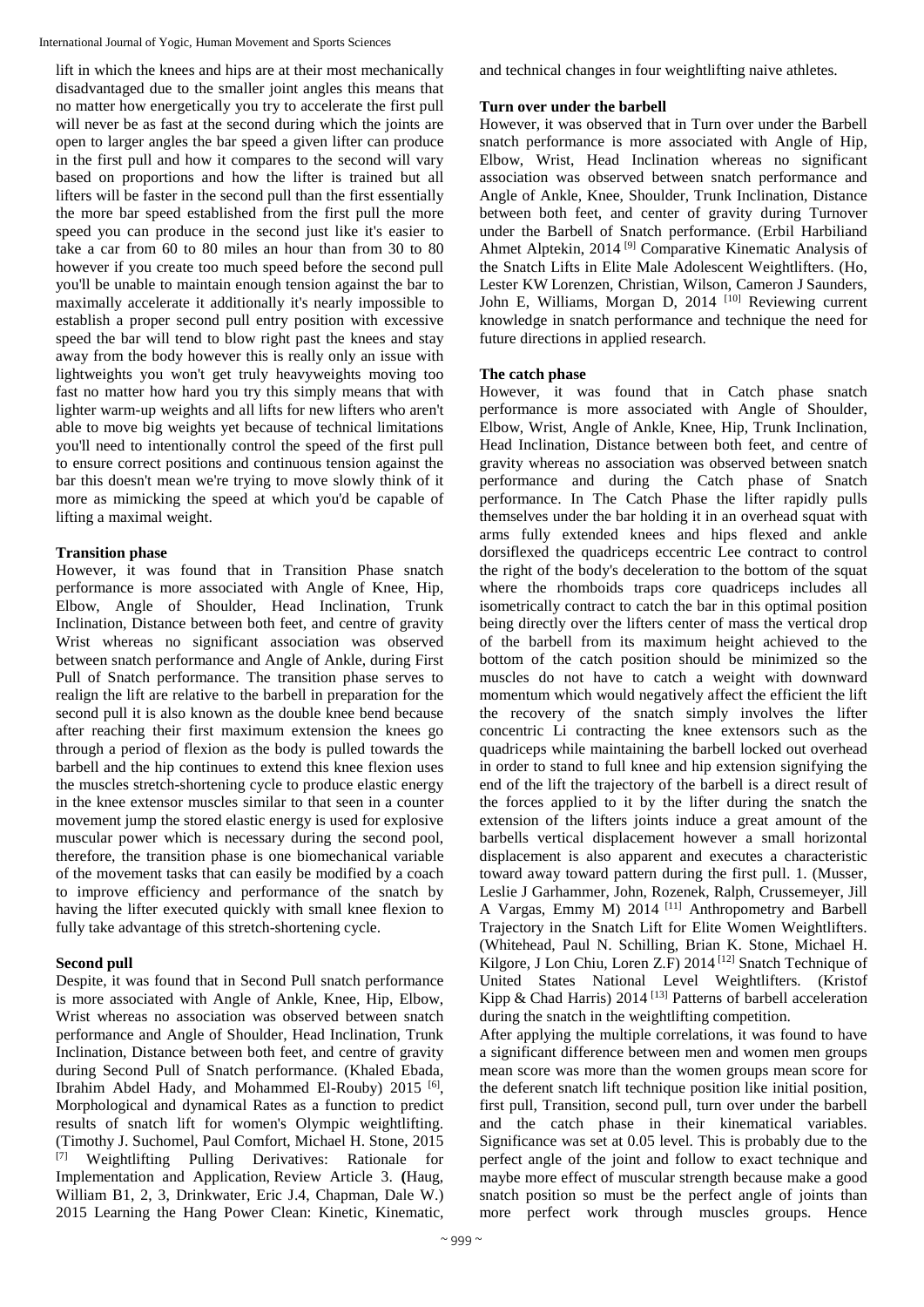kinematical variables good effective for the men weightlifters because good muscular strength provides good power of groups of muscles so that best performance of snatch lift technique that's why the score of mean value and results of men weightlifters. And other aspects of effects snatch lift technique for the selected position vise kinematical variables may be the centre of gravity different nature of the training components and pre-requisite for lifters. These results may be due to muscular strength according to individual differences male and female and other factors such as different types of body, differences in body composition, and maybe psychological, and physiological variable etc.

# **Conclusion**

- $\triangleright$  To find out the relationship of selected kinematical variables with the performance of snatch for the initial position of elite woman weightlifters.
- To find out the relationship of selected kinematical variables with the performance of snatch for the first pull of elite woman weightlifters.
- To find out the relationship of selected kinematical variables with the performance of snatch for the transition phase of elite woman weightlifters.
- To find out the relationship of selected kinematical variables with the performance of snatch for the second pull of elite woman weightlifters.
- To find out the relationship of selected kinematical variables with the performance of snatch for the turnover under the barbell of elite woman weightlifters.
- To find out the relationship of selected kinematical variables with the performance of snatch for the catch phase of elite woman weightlifters.

# **Significance of the study**

The result of the study may provide an authentic understanding of role of selected kinematic variables of snatch in weight lifting even though there are numerous factors which will be responsible for the performance of the weight lifters including Biomechanics of human activity and the physique (size and shape). The present study will be contributed to the physical educator, coaches and trainees in following ways:

- 1. The results of this study were indicate the variables which may considered as factors affecting the performance of snatch in weight lifting.
- 2. The result was provided a model for the teaching of different phases in snatch in weightlifting.
- 3. The result of the study was helpful in preparation of training schedules for weight lifters more efficiently.
- 4. Finding of the study was used to identify the talented weight lifters.
- 5. Finding of the study was used to identify the talented weight lifters.

# **References**

- 1. Hayley S Legg, Mark Glaister, Daniel J Cleather, Jon E Goodwin. "The effect of weightlifting shoes on the kinetics and kinematics of the back squat", Journal of sports sciences, Submit an article Journal homepage. 2017, 35:5.
- 2. Muaidi, Qassim I, Alotaibi, Sultan S. "Biomechanical assessments of the snatch lift: A case study" Majmaah Journal of health sciences. Publisher: Majmaah University frequency: bi-annual publication Date: 5/2016. 2016; 4(1):48-60.
- 3. Chiara Milanese, Valentina Caedon, Stefano Corte, Tiziano Agostini. "The effects of two different correction strategies on the snatch technique in weightlifting", Published online: 12, 2016, 476-483. http://dx.doi.org/10.1080/02640414.2016.1172727
- 4. Sunny, Robin. "The biomechanical effects of elevated heels on the barbell deadlift" view/open sunny-thesis-2015.Pdf (378.7kb) Date 2015-12.
- 5. Ying-Chen Lin, Ching-Ting Hsu, Wei-Hua Ho. "Performance evaluation for weightlifting lifter by barbell trajectory" World academy of science, engineering and technology International journal of medical, health, biomedical, bioengineering and pharmaceutical engineering. 2015; 9:2.
- 6. KhaledEbada, Ibrahim Abdel Hady, Mohammed El-Rouby. "Morphological and dynamical Rates as a function to predict results of snatch lift for women's Olympic weightlifting" International journal of humanities and management sciences (IJHMS), ISSN 2320–4044 (Online). 2015; 3:2.
- 7. Timothy J Suchomel, Paul Comfort, Michael H. Stone weightlifting pulling derivatives: rationale for implementation and application, review article sports Medicine. 2015; 45(6):823-839.
- 8. Haug, William B, Drinkwater, Eric J, Chapman, Dale W. Learning the hang power clean: kinetic, kinematic, and technical changes in four weightlifting naive athletes", Journal of strength & conditioning research. 2015; 29(7):1766-1779.
- 9. Erbil Harbili, Ahmet Alptekin. "Comparative kinematic analysis of the snatch lifts in elite male adolescent weightlifters", Journal of sports science and medicine. 2014; 13:417-422.
- 10. Ho, Lester K.W, Lorenzen Christian, Wilson Cameron J, Saunders John E, Williams Morgan D. "Reviewing Current knowledge in snatch performance and technique the need for future directions in applied research", Journal of strength & conditioning research: 2014; 28(2):574–586

DOI: 10.1519/JSC.0b013e31829c0bf8

11. Musser, Leslie J, Garhammer John, Rozenek Ralph, Crussemeyer Jill A, Vargas Emmy M. "Anthropometry and barbell trajectory in the snatch lift for elite women weightlifters", Journal of strength & conditioning research. 2014; 28(6):1636–1648.

DOI: 10.1519/JSC.0000000000000450 original research

- 12. Whitehead Paul N, Schilling Brian K, Stone Michael H, Kilgore J Lon, Chiu Loren Z.F. "Snatch technique of united states national level weightlifters", Journal of strength & conditioning research. 2014; 28(3):587-591. DOI: 10.1519/JSC.0b013e3182a73e5a
- 13. Kristof Kipp, Chad Harris. "Patterns of barbell acceleration during the snatch in weightlifting competition" Published online: 22 Dec 2014o, 2014, 1467-1471.
- 14. Clark H Harison. Relationship of strength and anthropometric measures to physical performance involving the trunk and legs, research quarterly, 1957, 233.
- 15. Delores Mann. The relationship of toe strength and flexibility to force running speed, completed research in health, Physical education and recreation, 1967, 96.
- 16. Diginovanna Vincent. The relationship of selection structural and functional measures to success in college athletics research quarterly, 1943, 199-216.